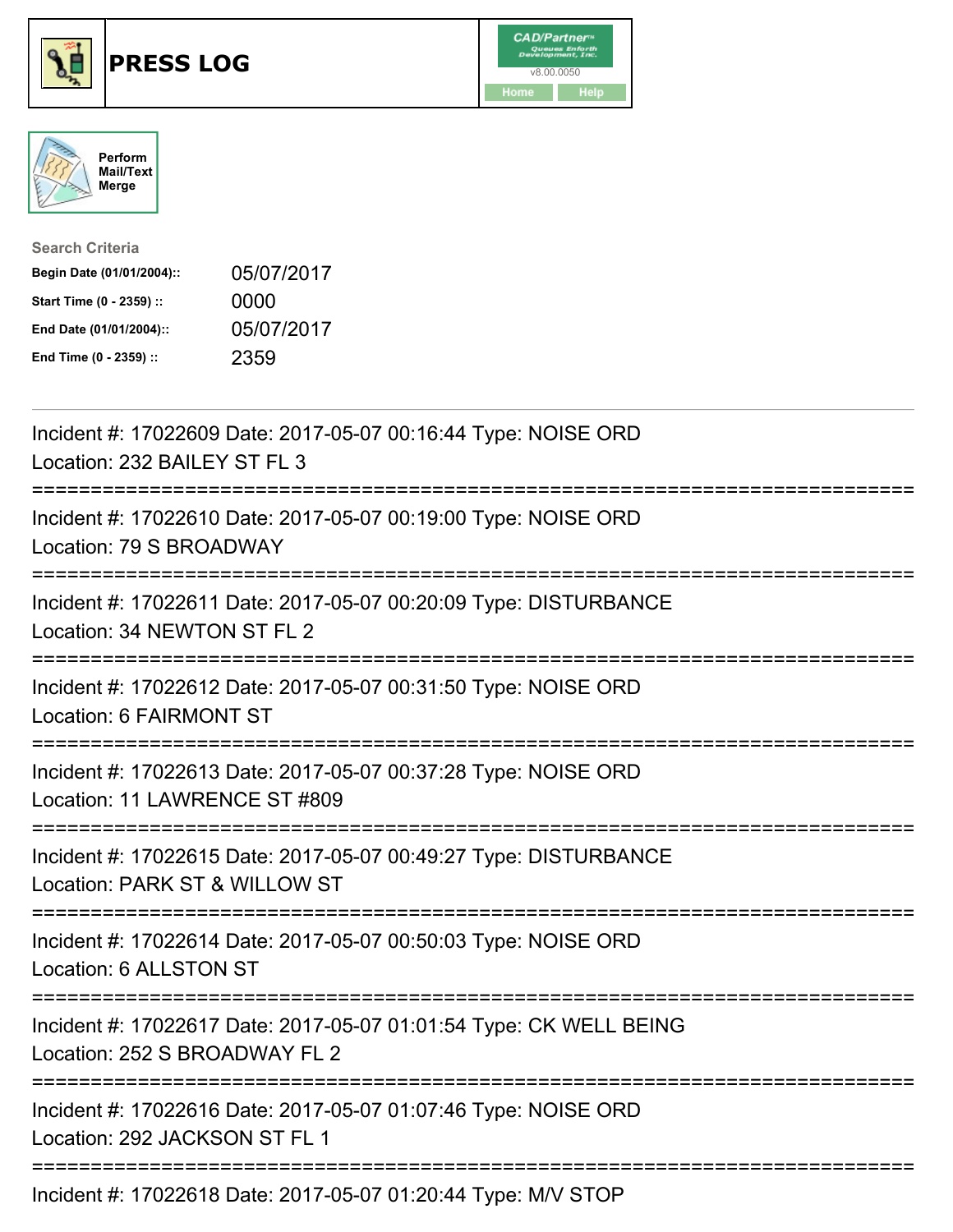| Location: HAVERHILL ST & NEWBURY ST                                                                                               |
|-----------------------------------------------------------------------------------------------------------------------------------|
| Incident #: 17022619 Date: 2017-05-07 01:21:42 Type: NOISE ORD<br>Location: 136 EXCHANGE ST                                       |
| Incident #: 17022620 Date: 2017-05-07 01:27:57 Type: NOISE ORD<br>Location: 290 JACKSON ST #1                                     |
| Incident #: 17022623 Date: 2017-05-07 01:28:30 Type: SUS PERS/MV<br>Location: 38 NORRIS ST                                        |
| Incident #: 17022621 Date: 2017-05-07 01:29:26 Type: M/V STOP<br>Location: 14 GREEN ST                                            |
| Incident #: 17022622 Date: 2017-05-07 01:29:59 Type: DISTURBANCE<br>Location: PLEASANT ST & PLEASANT TER<br>:==================== |
| Incident #: 17022624 Date: 2017-05-07 01:31:20 Type: NOISE ORD<br>Location: 16 PARK ST<br>-------------------                     |
| Incident #: 17022625 Date: 2017-05-07 01:34:17 Type: M/V STOP<br>Location: BROADWAY & CEDAR ST                                    |
| Incident #: 17022626 Date: 2017-05-07 01:35:40 Type: MEDIC SUPPORT<br>Location: 160 WINTHROP AV                                   |
| Incident #: 17022627 Date: 2017-05-07 01:42:20 Type: FIGHT<br>Location: 25 LAWRENCE ST                                            |
| Incident #: 17022628 Date: 2017-05-07 01:51:56 Type: LOUD NOISE<br>Location: 8 BUSWELL ST                                         |
| Incident #: 17022629 Date: 2017-05-07 01:59:46 Type: DISTURBANCE<br>Location: MARKET ST & PARKER ST                               |
| Incident #: 17022630 Date: 2017-05-07 02:00:40 Type: M/V STOP<br>Location: BROADWAY & COMMON ST                                   |
| Incident #: 17022631 Date: 2017-05-07 02:04:34 Type: SUS PERS/MV<br>Location: 23 NEWTON ST                                        |
| Incident #: 17022632 Date: 2017-05-07 02:05:40 Type: LOUD NOISE                                                                   |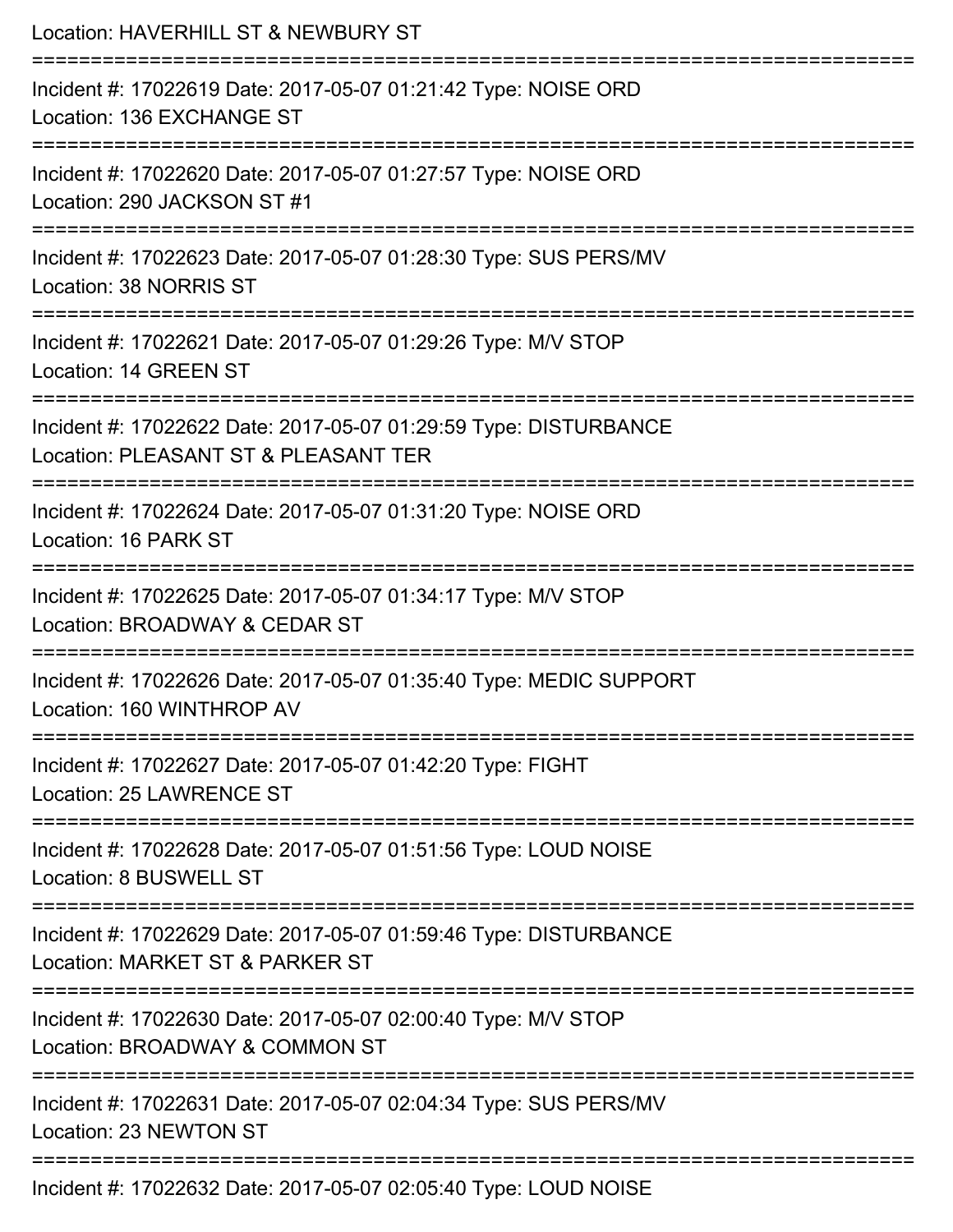| Incident #: 17022633 Date: 2017-05-07 02:06:23 Type: M/V STOP<br>Location: ESSEX ST & MILL ST                   |
|-----------------------------------------------------------------------------------------------------------------|
| Incident #: 17022634 Date: 2017-05-07 02:07:35 Type: M/V STOP<br>Location: GARDEN ST & UNION ST                 |
| Incident #: 17022635 Date: 2017-05-07 02:09:54 Type: NOISE ORD<br>Location: 232 BAILEY ST FL 3                  |
| Incident #: 17022636 Date: 2017-05-07 02:10:04 Type: LOUD NOISE<br>Location: 290 JACKSON ST                     |
| Incident #: 17022637 Date: 2017-05-07 02:10:58 Type: M/V STOP<br>Location: CHESTER ST & S BROADWAY              |
| Incident #: 17022638 Date: 2017-05-07 02:13:05 Type: SPECIAL CHECK<br>Location: SAM'S FOOD STORE / 389 BROADWAY |
| Incident #: 17022639 Date: 2017-05-07 02:17:36 Type: NOISE ORD<br>Location: 114 MARSTON ST #D                   |
| Incident #: 17022640 Date: 2017-05-07 02:32:54 Type: NOISE ORD<br>Location: CRESCENT ST & HAVERHILL ST          |
| Incident #: 17022641 Date: 2017-05-07 02:33:19 Type: NOISE ORD<br>Location: 6 ALLSTON ST                        |
| Incident #: 17022642 Date: 2017-05-07 02:39:55 Type: M/V STOP<br>Location: 50 MARSTON ST                        |
| Incident #: 17022643 Date: 2017-05-07 02:40:30 Type: M/V STOP<br>Location: ANDOVER ST & S BROADWAY              |
| Incident #: 17022644 Date: 2017-05-07 02:43:32 Type: M/V STOP<br>Location: BROADWAY & GREEN ST                  |
| Incident #: 17022645 Date: 2017-05-07 02:44:45 Type: M/V STOP<br>Location: ANDOVER ST & S BROADWAY              |
| Incident #: 17022646 Date: 2017-05-07 02:45:23 Type: LOUD NOISE                                                 |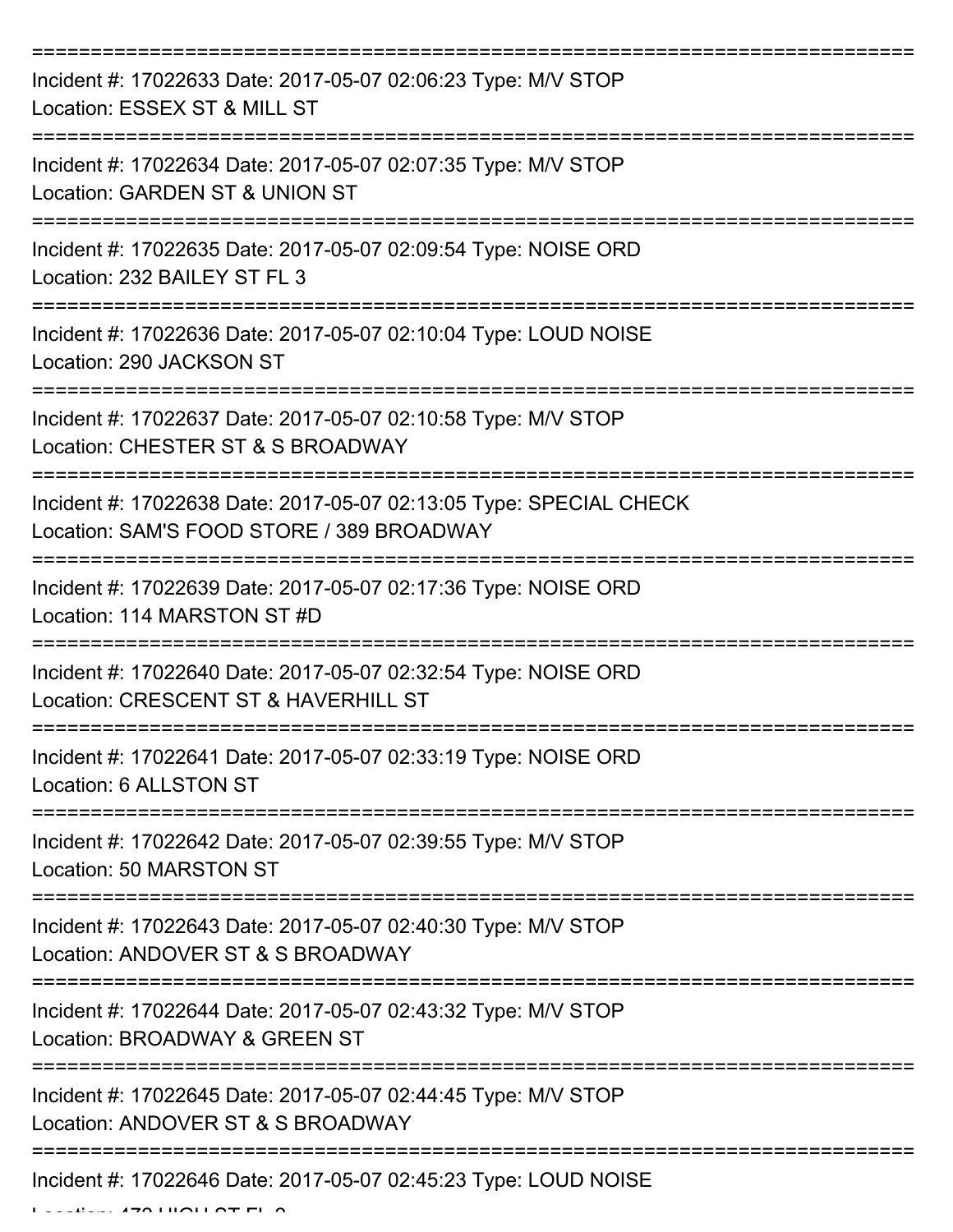| Incident #: 17022647 Date: 2017-05-07 02:46:09 Type: M/V STOP<br>Location: HAVERHILL ST & LAWRENCE ST                             |
|-----------------------------------------------------------------------------------------------------------------------------------|
| Incident #: 17022648 Date: 2017-05-07 02:49:45 Type: M/V STOP<br>Location: DENNYS / 160 WINTHROP AV                               |
| Incident #: 17022649 Date: 2017-05-07 02:51:51 Type: NOISE ORD<br>Location: 288 JACKSON ST                                        |
| Incident #: 17022650 Date: 2017-05-07 02:54:13 Type: UNKNOWN PROB<br>Location: 43 WEST ST #1                                      |
| Incident #: 17022651 Date: 2017-05-07 02:59:29 Type: ROBBERY PAST<br>Location: S UNION ST & SALEM ST                              |
| Incident #: 17022652 Date: 2017-05-07 03:07:43 Type: M/V STOP<br>Location: BRADFORD ST & BROADWAY                                 |
| Incident #: 17022653 Date: 2017-05-07 03:11:32 Type: M/V STOP<br>Location: 1 CANAL ST                                             |
| Incident #: 17022654 Date: 2017-05-07 03:12:49 Type: ALARMS<br>Location: 183 HAVERHILL ST                                         |
| Incident #: 17022655 Date: 2017-05-07 03:15:13 Type: FIGHT<br>Location: SAMS / 389 BROADWAY                                       |
| Incident #: 17022656 Date: 2017-05-07 03:18:48 Type: AUTO ACC/PI<br>Location: ESSEX ST & UNION ST                                 |
| Incident #: 17022657 Date: 2017-05-07 03:27:54 Type: NOISE ORD<br>Location: 65 STEARNS AV                                         |
| ====================================<br>Incident #: 17022658 Date: 2017-05-07 03:29:55 Type: NOISE ORD<br>Location: 23 BOWDOIN ST |
| Incident #: 17022659 Date: 2017-05-07 03:33:24 Type: NOISE ORD<br>Location: 19 NEWTON ST                                          |
| Incident #: 17022660 Date: 2017-05-07 03:38:26 Type: NOISE ORD                                                                    |

Location: 82 HAVERHILL ST #1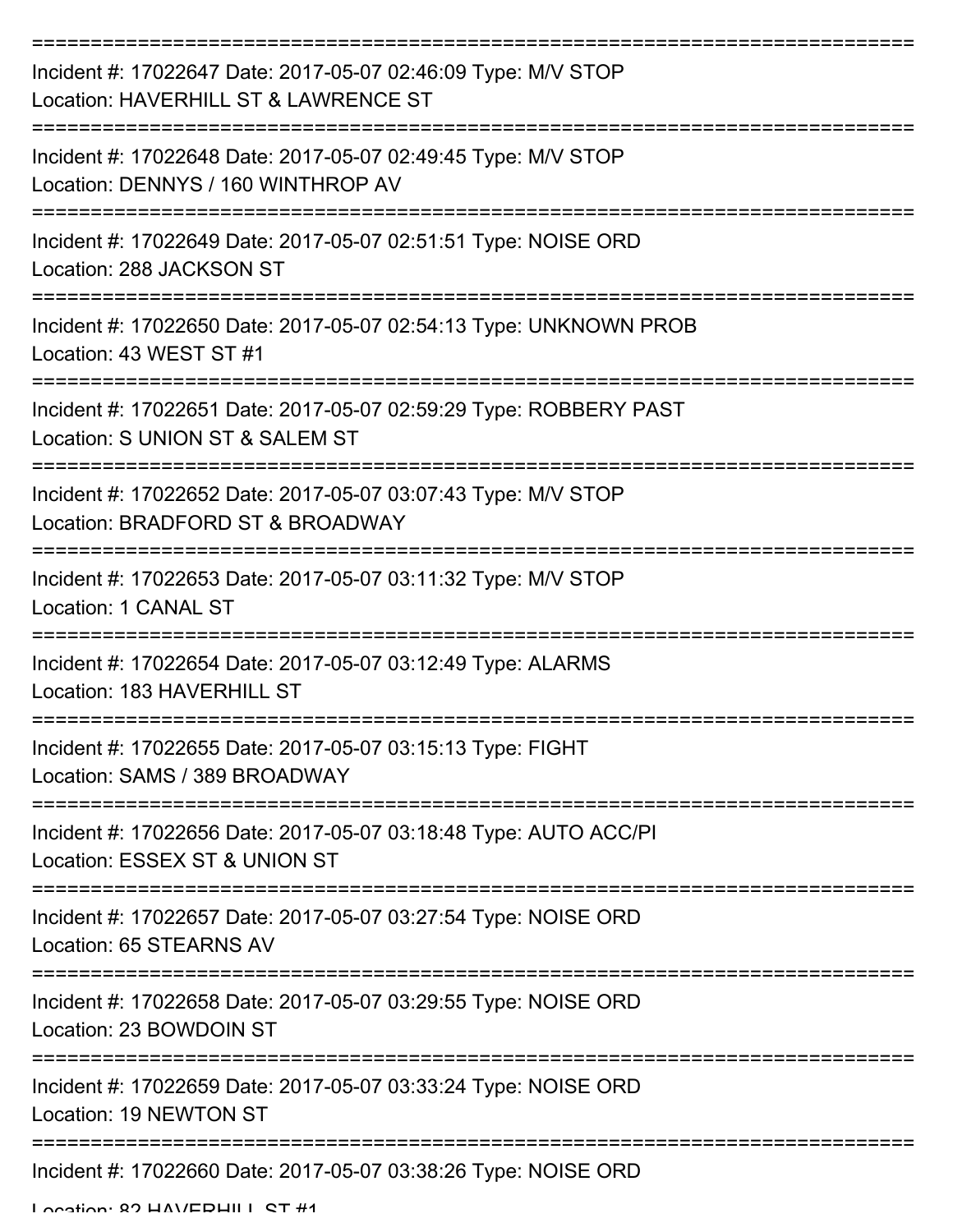| Incident #: 17022661 Date: 2017-05-07 03:45:57 Type: FIGHT<br>Location: 132 BEACON AV                                        |
|------------------------------------------------------------------------------------------------------------------------------|
| Incident #: 17022662 Date: 2017-05-07 03:56:27 Type: UNKNOWN PROB<br>Location: FALLS BRIDGE / null<br>====================== |
| Incident #: 17022663 Date: 2017-05-07 04:05:28 Type: M/V STOP<br>Location: S UNION ST & WINTHROP AV                          |
| Incident #: 17022664 Date: 2017-05-07 05:18:31 Type: SPECIAL CHECK<br>Location: 252 S BROADWAY #2                            |
| Incident #: 17022665 Date: 2017-05-07 07:02:38 Type: ALARMS<br>Location: 103 BROADWAY                                        |
| Incident #: 17022666 Date: 2017-05-07 07:54:37 Type: ALARM/BANK<br>Location: 500 MERRIMACK ST                                |
| Incident #: 17022667 Date: 2017-05-07 08:45:32 Type: ALARMS<br><b>Location: 500 MERRIMACK ST</b>                             |
| Incident #: 17022668 Date: 2017-05-07 08:48:01 Type: NOTIFICATION<br>Location: 11 HANCOCK ST FL 3                            |
| Incident #: 17022669 Date: 2017-05-07 09:39:36 Type: M/V STOP<br>Location: MARKET ST & S UNION ST                            |
| Incident #: 17022670 Date: 2017-05-07 09:45:21 Type: PARK & WALK<br>Location: BRADFORD ST & BROADWAY                         |
| Incident #: 17022671 Date: 2017-05-07 09:46:10 Type: M/V STOP<br>Location: 93 MARKET ST                                      |
| Incident #: 17022672 Date: 2017-05-07 10:01:50 Type: PARK & WALK<br>Location: SOUTH COMMON / null                            |
| Incident #: 17022673 Date: 2017-05-07 10:04:26 Type: SUICIDE ATTEMPT<br>Location: ESSEX ST & LAWRENCE ST                     |
| Incident #: 17022674 Date: 2017-05-07 10:26:09 Type: ALARM/BURG<br>Location: 101 AMESBURY ST FL 1ST                          |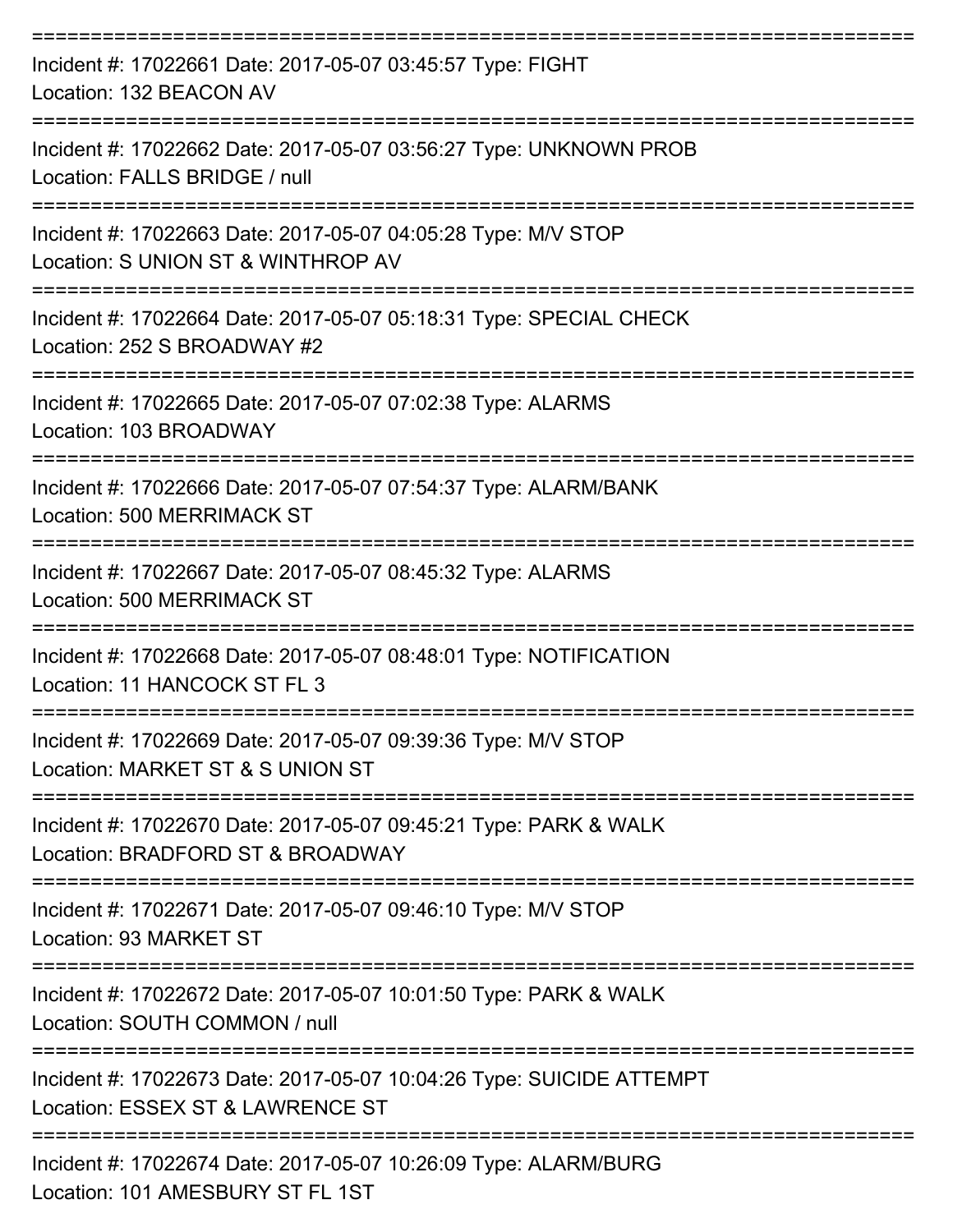| Incident #: 17022675 Date: 2017-05-07 10:40:11 Type: M/V STOP<br>Location: 206 PROSPECT ST                           |
|----------------------------------------------------------------------------------------------------------------------|
| Incident #: 17022676 Date: 2017-05-07 10:42:31 Type: CK WELL BEING<br>Location: 9 HALLENAN AV FL 1                   |
| Incident #: 17022677 Date: 2017-05-07 10:50:12 Type: CK WELL BEING<br>Location: BROADWAY & COMMON ST                 |
| Incident #: 17022678 Date: 2017-05-07 10:54:50 Type: ABAND MV<br>Location: 7 WYMAN ST                                |
| Incident #: 17022680 Date: 2017-05-07 10:56:30 Type: SPECIAL CHECK<br>Location: HEY ST & WAYNE ST                    |
| Incident #: 17022679 Date: 2017-05-07 10:57:02 Type: MEDIC SUPPORT<br>Location: 568 HAVERHILL ST                     |
| Incident #: 17022681 Date: 2017-05-07 11:08:31 Type: PARK & WALK<br>Location: BRADFORD ST & BROADWAY                 |
| Incident #: 17022682 Date: 2017-05-07 11:37:29 Type: NOTIFICATION<br>Location: 19 BROOK ST                           |
| Incident #: 17022683 Date: 2017-05-07 11:37:56 Type: B&E/MV/PAST<br>Location: 34 WEARE ST                            |
| Incident #: 17022684 Date: 2017-05-07 11:53:44 Type: B&E/PAST<br><b>Location: CURRANT HILL RD</b>                    |
| Incident #: 17022685 Date: 2017-05-07 11:56:02 Type: SHOPLIFTING<br>Location: RICHDALE / 53 S BROADWAY               |
| Incident #: 17022686 Date: 2017-05-07 11:56:48 Type: MAN DOWN<br>Location: BROADWAY & PARK ST                        |
| Incident #: 17022687 Date: 2017-05-07 11:57:11 Type: NOISE ORD<br>Location: HAFFNERS CAR WASH / MARKET ST & SALEM ST |
| Incident #: 17022688 Date: 2017-05-07 12:06:19 Type: UNWANTEDGUEST<br>Location: 18 FRANKLIN ST                       |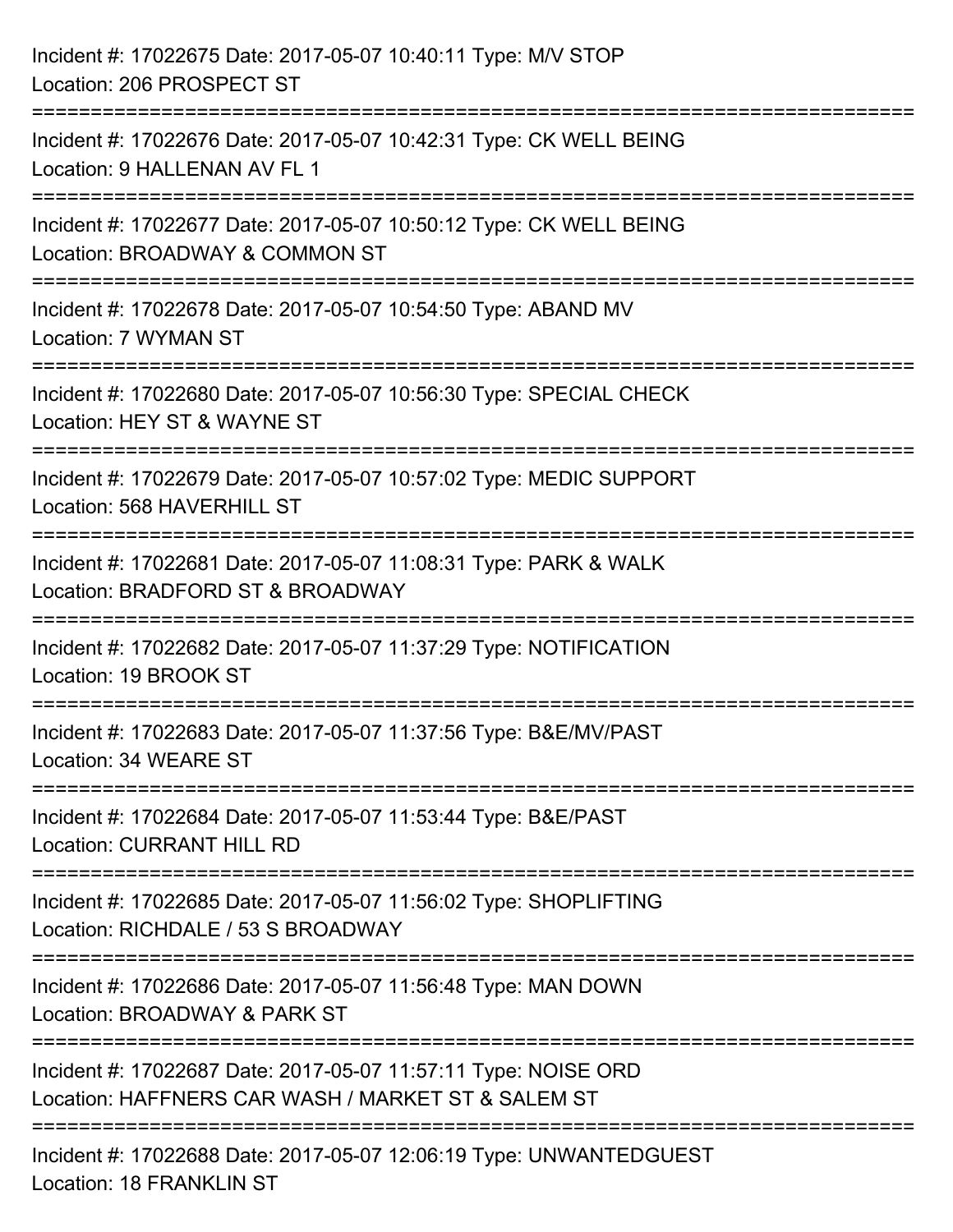| Incident #: 17022689 Date: 2017-05-07 12:06:43 Type: PARK & WALK<br>Location: BRADFORD ST & BROADWAY                             |
|----------------------------------------------------------------------------------------------------------------------------------|
| Incident #: 17022690 Date: 2017-05-07 12:15:21 Type: MV/BLOCKING<br>Location: 78 MARGIN ST                                       |
| Incident #: 17022691 Date: 2017-05-07 12:29:06 Type: M/V STOP<br>Location: FRANKLIN ST & LOWELL ST<br>:========================= |
| Incident #: 17022692 Date: 2017-05-07 12:44:25 Type: NEIGHBOR PROB<br>Location: 2 BENNINGTON ST #84                              |
| Incident #: 17022693 Date: 2017-05-07 12:48:15 Type: MAL DAMAGE<br>Location: 405 HAVERHILL ST                                    |
| Incident #: 17022694 Date: 2017-05-07 12:53:47 Type: MISSING PERS<br>Location: 182 SARATOGA ST                                   |
| Incident #: 17022695 Date: 2017-05-07 12:58:35 Type: ALARM/BURG<br>Location: BRUCE SCHOOL / 135 BUTLER ST                        |
| Incident #: 17022696 Date: 2017-05-07 13:00:56 Type: M/V STOP<br>Location: 71 SALEM ST                                           |
| Incident #: 17022697 Date: 2017-05-07 13:15:36 Type: TRESPASSING<br>Location: 91 GLENN ST                                        |
| Incident #: 17022698 Date: 2017-05-07 13:26:19 Type: DRUG OVERDOSE<br>Location: 600 BROADWAY<br>-------------------------------- |
| Incident #: 17022699 Date: 2017-05-07 13:38:24 Type: SUICIDE ATTEMPT<br>Location: 360 BROADWAY                                   |
| Incident #: 17022700 Date: 2017-05-07 13:44:59 Type: MEDIC SUPPORT<br>Location: 16 BEACON ST #30                                 |
| Incident #: 17022701 Date: 2017-05-07 14:01:35 Type: MAL DAMG PROG<br>Location: CHEVY DEALERSHIP / 2 COMMONWEALTH DR             |
| Incident #: 17022702 Date: 2017-05-07 14:04:50 Type: AUTO ACC/NO PI<br>Location: 139 WATER ST                                    |

===========================================================================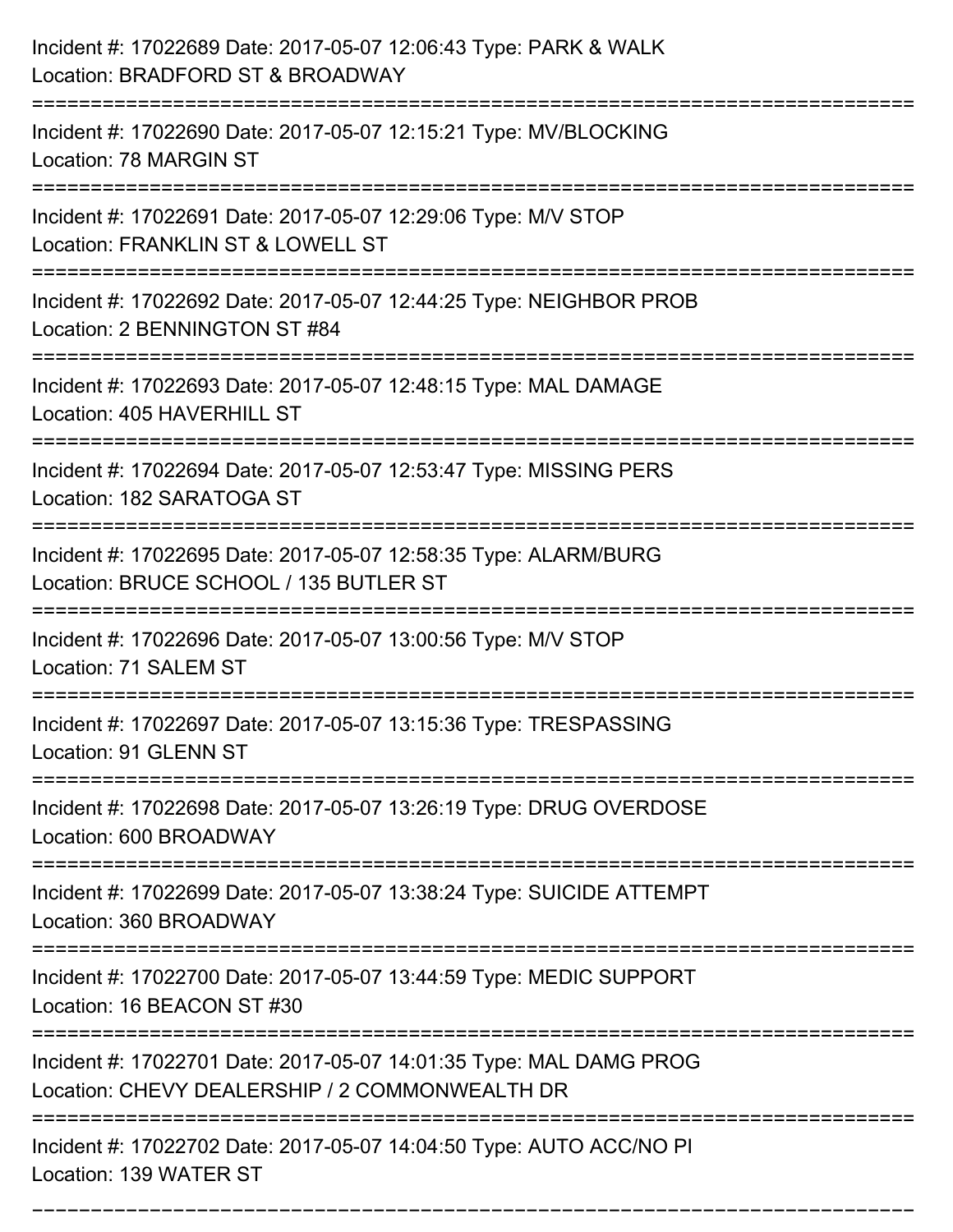| Incident #: 17022703 Date: 2017-05-07 14:18:38 Type: HIT & RUN M/V<br>Location: JACKSON ST & SHERIDAN ST             |
|----------------------------------------------------------------------------------------------------------------------|
| Incident #: 17022704 Date: 2017-05-07 14:26:25 Type: ALARM/BURG<br>Location: 34 DAVIS ST                             |
| Incident #: 17022705 Date: 2017-05-07 14:32:34 Type: WOMAN DOWN<br>Location: 210 BROADWAY<br>:=====================  |
| Incident #: 17022706 Date: 2017-05-07 14:33:29 Type: MISC<br><b>Location: EVERETT ST</b>                             |
| Incident #: 17022707 Date: 2017-05-07 14:44:33 Type: M/V STOP<br>Location: HAVERHILL ST & WHITE ST                   |
| Incident #: 17022708 Date: 2017-05-07 15:07:24 Type: M/V STOP<br>Location: EMBANKMENT RD & WATER ST                  |
| Incident #: 17022709 Date: 2017-05-07 15:12:19 Type: SHOPLIFTING<br>Location: 700 ESSEX ST                           |
| Incident #: 17022710 Date: 2017-05-07 15:13:45 Type: M/V STOP<br>Location: BROADWAY & LOWELL ST                      |
| Incident #: 17022711 Date: 2017-05-07 15:15:04 Type: M/V STOP<br>Location: 36 PHILLIPS ST                            |
| ==================<br>Incident #: 17022712 Date: 2017-05-07 15:16:37 Type: M/V STOP<br><b>Location: MERRIMACK ST</b> |
| Incident #: 17022713 Date: 2017-05-07 15:17:04 Type: M/V STOP<br>Location: PHILLIPS & EXETER                         |
| Incident #: 17022714 Date: 2017-05-07 15:18:38 Type: M/V STOP<br>Location: 134 SALEM ST                              |
| Incident #: 17022715 Date: 2017-05-07 15:20:12 Type: ALARM/BURG<br>Location: 115 UNION ST                            |
| Incident #: 17022716 Date: 2017-05-07 15:40:17 Type: UNWANTEDGUEST<br>Location: 360 BROADWAY                         |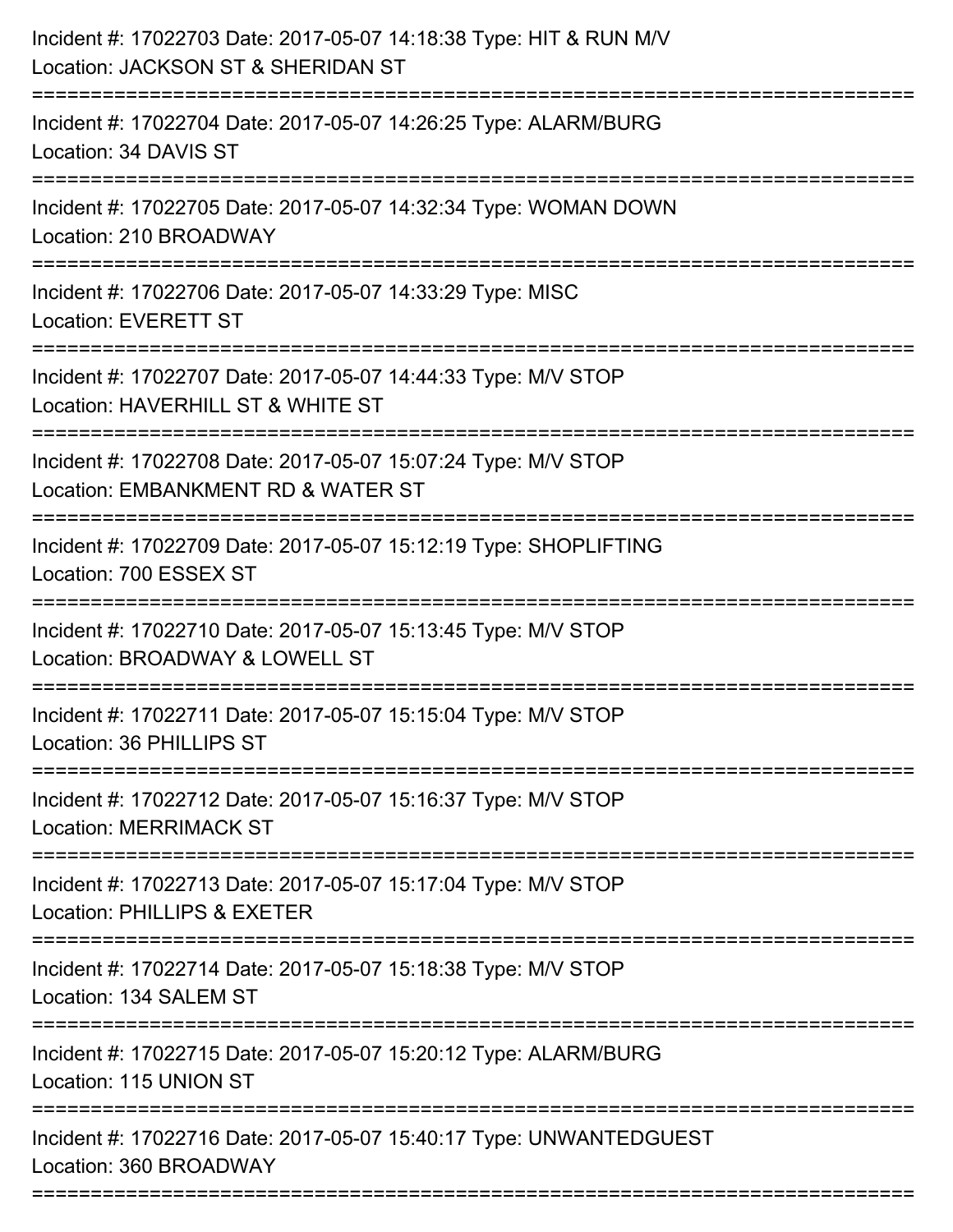Location: 600 HAVERHILL ST

| Incident #: 17022718 Date: 2017-05-07 15:54:42 Type: NOISE ORD<br>Location: 3 PERE MARQUETTE AV                            |
|----------------------------------------------------------------------------------------------------------------------------|
| Incident #: 17022719 Date: 2017-05-07 16:01:39 Type: 911 HANG UP<br>Location: 671 ESSEX ST #4-20                           |
| Incident #: 17022720 Date: 2017-05-07 16:19:29 Type: M/V STOP<br>Location: HAMPSHIRE ST & LOWELL ST                        |
| Incident #: 17022721 Date: 2017-05-07 16:38:45 Type: SUS PERS/MV<br>Location: 360 BROADWAY                                 |
| Incident #: 17022722 Date: 2017-05-07 16:40:40 Type: ASSSIT OTHER PD<br>Location: 90 LOWELL ST                             |
| Incident #: 17022723 Date: 2017-05-07 16:42:15 Type: AUTO ACC/NO PI<br>Location: 91 FARNHAM ST                             |
| Incident #: 17022724 Date: 2017-05-07 16:43:37 Type: NOISE ORD<br>Location: 29 BOSTON ST                                   |
| Incident #: 17022725 Date: 2017-05-07 17:03:26 Type: LOST PROPERTY<br>Location: ESSEX ST & MARGIN ST                       |
| Incident #: 17022726 Date: 2017-05-07 17:15:47 Type: ALARM/BURG<br>Location: 1 JACKSON ST                                  |
| ===================<br>Incident #: 17022727 Date: 2017-05-07 17:24:00 Type: DISTURBANCE<br>Location: BAILEY ST & FOSTER ST |
| Incident #: 17022728 Date: 2017-05-07 17:35:52 Type: ALARM/BURG<br>Location: 93 BOWDOIN ST                                 |
| Incident #: 17022729 Date: 2017-05-07 17:43:51 Type: M/V STOP<br>Location: S BROADWAY & SALEM ST                           |
| Incident #: 17022730 Date: 2017-05-07 18:03:28 Type: SPECIAL CHECK<br><b>Location: PEMBERTON PARK</b>                      |
|                                                                                                                            |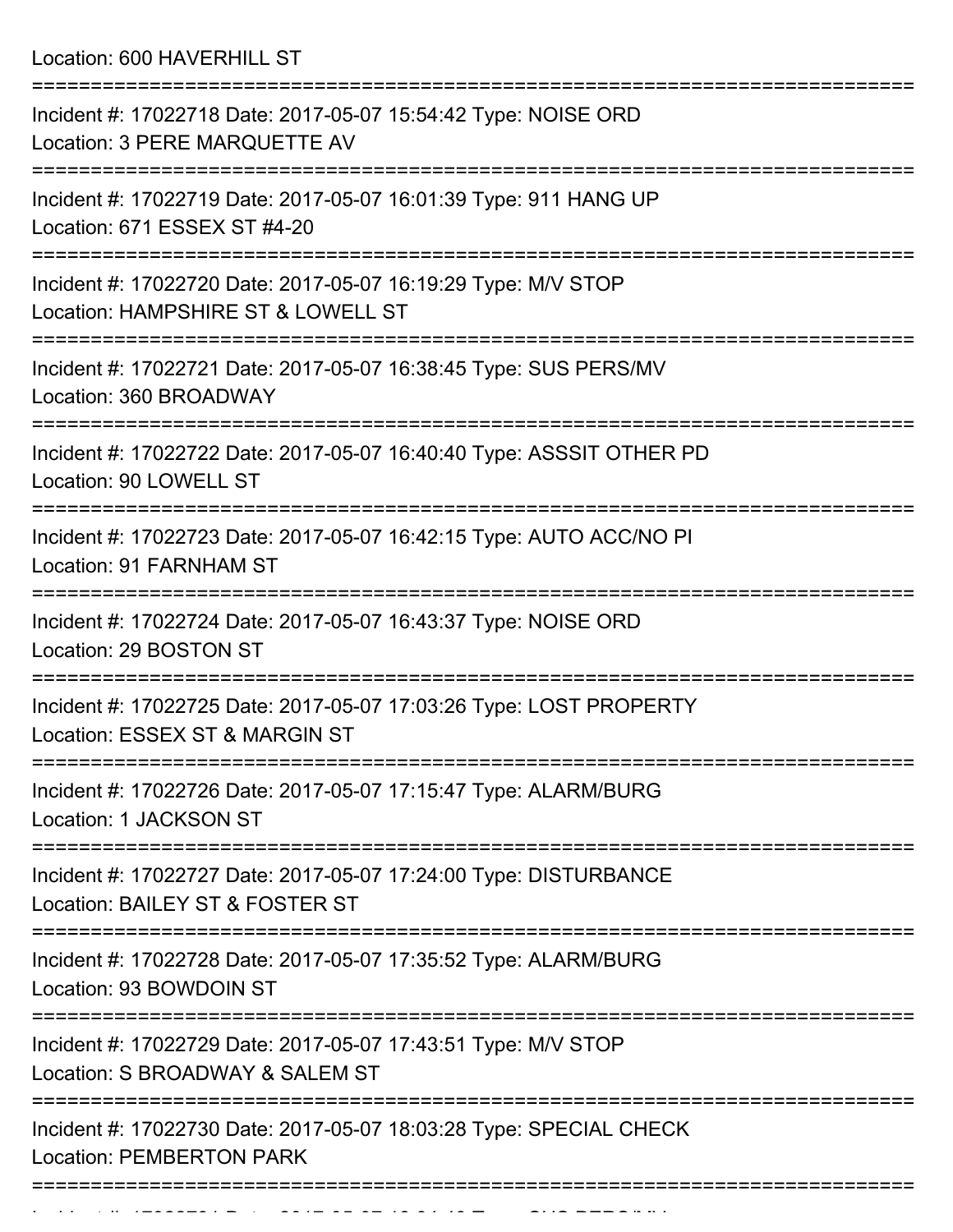Location: PEMBERTON PARK

| Incident #: 17022732 Date: 2017-05-07 18:11:53 Type: M/V STOP<br>Location: ERVING AV & LAWRENCE ST                    |
|-----------------------------------------------------------------------------------------------------------------------|
| Incident #: 17022733 Date: 2017-05-07 18:14:59 Type: TOW OF M/V<br>Location: METHUEN ST & MILL ST                     |
| Incident #: 17022734 Date: 2017-05-07 18:24:05 Type: NOISE ORD<br>Location: 187 BAILEY ST                             |
| Incident #: 17022735 Date: 2017-05-07 18:30:44 Type: NOISE ORD<br>Location: 68 KENDALL ST                             |
| Incident #: 17022736 Date: 2017-05-07 18:31:39 Type: M/V STOP<br><b>Location: 15 TRENTON ST</b>                       |
| Incident #: 17022737 Date: 2017-05-07 18:33:35 Type: MV/BLOCKING<br>Location: 7 TRENTON ST                            |
| Incident #: 17022738 Date: 2017-05-07 18:34:59 Type: TOW OF M/V<br>Location: ESSEX ST & MILL ST                       |
| Incident #: 17022739 Date: 2017-05-07 18:38:16 Type: BUILDING CHK<br>Location: 304 LOWELL ST                          |
| Incident #: 17022740 Date: 2017-05-07 18:42:36 Type: FIGHT<br><b>Location: SARGENT AV</b>                             |
| ---------------<br>Incident #: 17022741 Date: 2017-05-07 18:45:17 Type: TOW OF M/V<br>Location: ESSEX ST & NEWBURY ST |
| Incident #: 17022742 Date: 2017-05-07 18:58:59 Type: M/V STOP<br>Location: HAVERHILL ST & LAWRENCE ST                 |
| Incident #: 17022743 Date: 2017-05-07 19:03:03 Type: M/V STOP<br>Location: 11 WESLEY ST                               |
| Incident #: 17022744 Date: 2017-05-07 19:04:14 Type: SPECIAL CHECK<br>Location: FERRY ST & SUMNER AV                  |
|                                                                                                                       |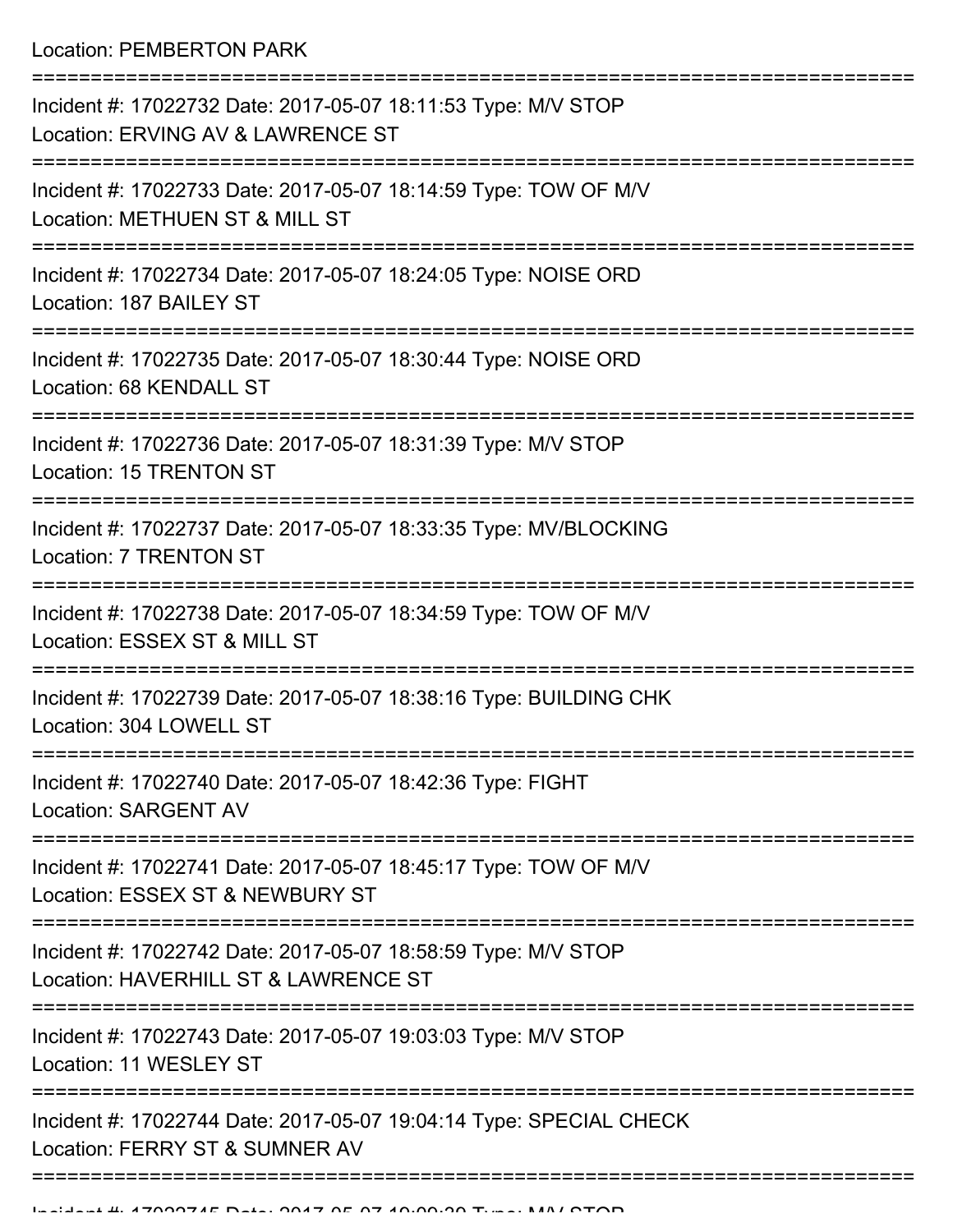Location: 22 KENDALL ST

| Incident #: 17022747 Date: 2017-05-07 19:12:03 Type: DISTURBANCE<br>Location: BAILEY ST & FOSTER ST                      |
|--------------------------------------------------------------------------------------------------------------------------|
| Incident #: 17022746 Date: 2017-05-07 19:12:27 Type: SPECIAL CHECK<br><b>Location: CRONIN PARK</b>                       |
| Incident #: 17022748 Date: 2017-05-07 19:19:38 Type: SUS PERS/MV<br>Location: ATKINSON ST / DURHAM ST & ELLIS ST         |
| Incident #: 17022750 Date: 2017-05-07 19:20:15 Type: MISSING PERS<br>Location: WALK IN WALK IN / 192 SARATOGA ST         |
| Incident #: 17022749 Date: 2017-05-07 19:20:45 Type: NOISE ORD<br>Location: E PLATT ST & FERRY ST                        |
| Incident #: 17022751 Date: 2017-05-07 19:34:18 Type: SUS PERS/MV<br>Location: ARREST/TOW / 165 LAWRENCE ST & SARATOGA ST |
| Incident #: 17022752 Date: 2017-05-07 19:42:45 Type: M/V STOP<br>Location: 90 LOWELL ST                                  |
| Incident #: 17022753 Date: 2017-05-07 19:46:46 Type: NOISE ORD<br>Location: 11 CHELMSFORD ST                             |
| Incident #: 17022754 Date: 2017-05-07 19:48:27 Type: VIO CITY ORD<br>Location: 7 WILMOT ST                               |
| Incident #: 17022755 Date: 2017-05-07 19:58:55 Type: E911 HANGUP<br>Location: 108 WEST ST                                |
| Incident #: 17022756 Date: 2017-05-07 20:29:44 Type: MV/BLOCKING<br>Location: 20 BELMONT ST                              |
| Incident #: 17022757 Date: 2017-05-07 20:35:08 Type: FIGHT<br>Location: 18 STATE ST                                      |
| Incident #: 17022758 Date: 2017-05-07 20:40:34 Type: NOTIFICATION<br>Location: 129 WATER ST                              |
|                                                                                                                          |

Incident #: 17022759 Date: 2017-05-07 20:42:09 Type: NOISE ORD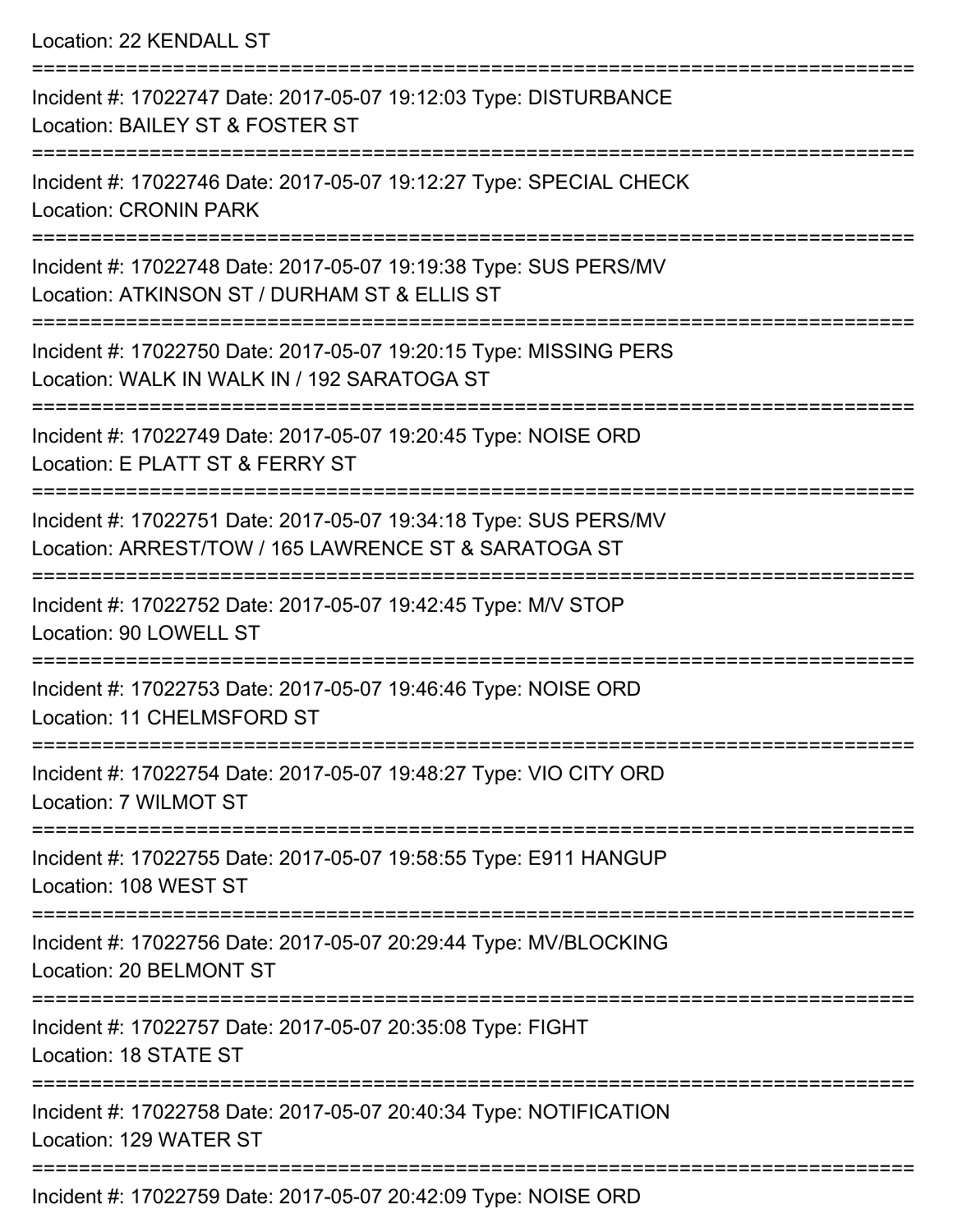| Incident #: 17022760 Date: 2017-05-07 20:48:28 Type: DISTURBANCE<br>Location: 20 EATON ST                              |
|------------------------------------------------------------------------------------------------------------------------|
| Incident #: 17022761 Date: 2017-05-07 20:53:04 Type: NOISE ORD<br>Location: 136 WILLOW ST                              |
| Incident #: 17022762 Date: 2017-05-07 20:57:55 Type: NOISE ORD<br><b>Location: FARNHAM ST</b>                          |
| Incident #: 17022763 Date: 2017-05-07 20:58:55 Type: UNWANTEDGUEST<br>Location: 65 UNION ST                            |
| Incident #: 17022764 Date: 2017-05-07 21:08:18 Type: MV/BLOCKING<br>Location: 14 RHINE ST                              |
| Incident #: 17022765 Date: 2017-05-07 21:09:15 Type: NOISE ORD<br>Location: 58 BUTLER ST                               |
| Incident #: 17022766 Date: 2017-05-07 21:16:21 Type: HIT & RUN M/V<br>Location: WALK IN / ARLINGTON ST & SPRUCE ST     |
| Incident #: 17022767 Date: 2017-05-07 21:18:53 Type: DISORDERLY<br>Location: LAWRENCE POLICE DEPARTMENT / 90 LOWELL ST |
| Incident #: 17022768 Date: 2017-05-07 21:25:12 Type: SPECIAL CHECK<br><b>Location: VETERANS STADIUM</b>                |
| Incident #: 17022769 Date: 2017-05-07 21:36:05 Type: CK WELL BEING<br>Location: CARVER ST & MERRIMACK ST               |
| Incident #: 17022770 Date: 2017-05-07 21:36:31 Type: M/V STOP<br>Location: ERVING AV & LAWRENCE ST                     |
| Incident #: 17022771 Date: 2017-05-07 21:37:10 Type: M/V STOP<br>Location: AMESBURY ST & ESSEX ST                      |
| Incident #: 17022772 Date: 2017-05-07 21:39:53 Type: M/V STOP<br>Location: 2 MUSEUM SQ                                 |
| Incident #: 17022773 Date: 2017-05-07 21:45:37 Type: M/V STOP                                                          |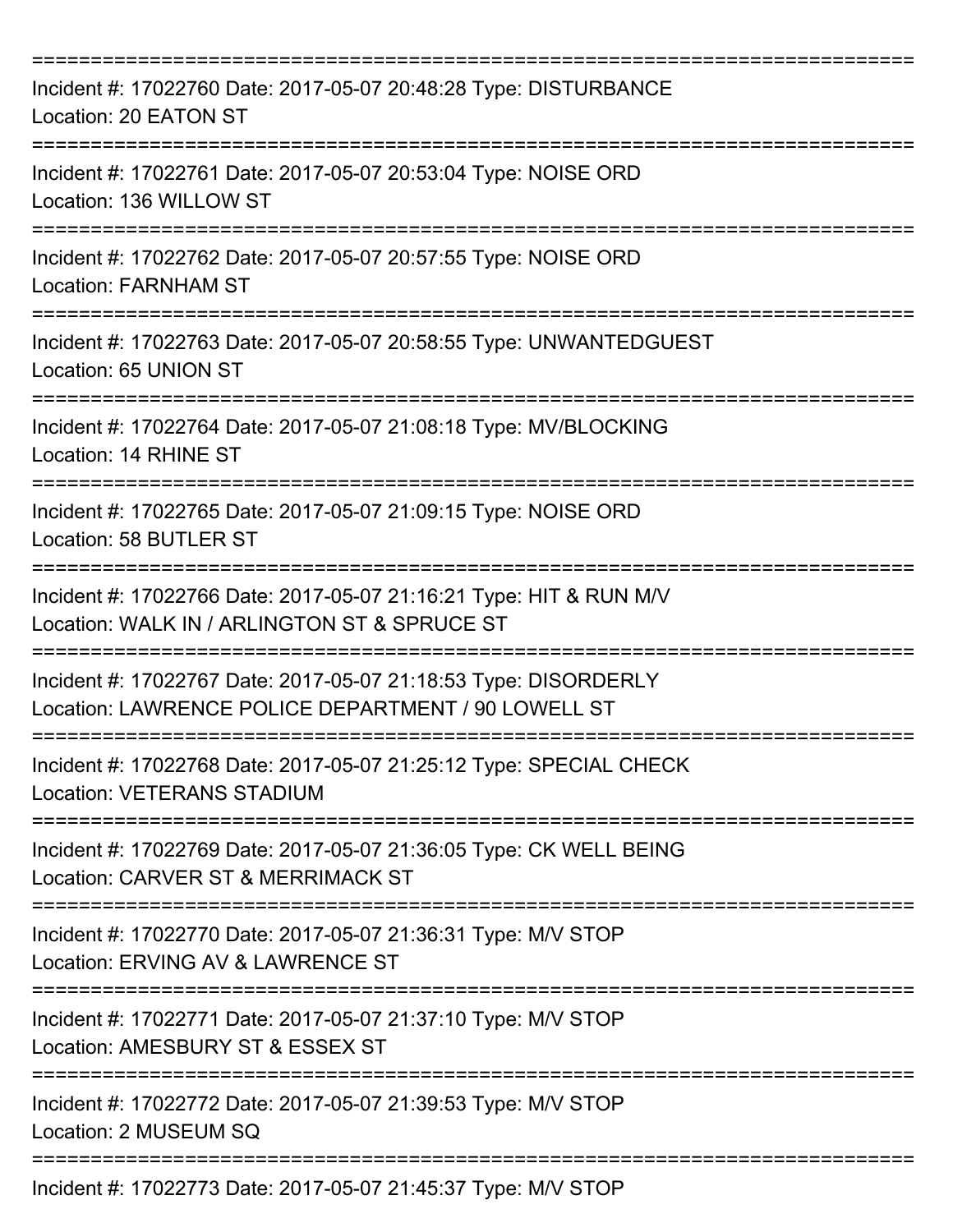| Incident #: 17022774 Date: 2017-05-07 21:49:22 Type: CK WELL BEING<br>Location: 59 FRANKLIN ST #A1                                     |
|----------------------------------------------------------------------------------------------------------------------------------------|
| Incident #: 17022775 Date: 2017-05-07 21:52:30 Type: NOTIFICATION<br>Location: 107 LEXINGTON ST FL 1                                   |
| Incident #: 17022776 Date: 2017-05-07 22:01:25 Type: ALARMS<br>Location: OLIVER SCHOOL / 183 HAVERHILL ST                              |
| Incident #: 17022777 Date: 2017-05-07 22:22:39 Type: M/V STOP<br>Location: 200 BRUCE ST                                                |
| Incident #: 17022778 Date: 2017-05-07 22:24:38 Type: UNWANTEDGUEST<br>Location: 15 N PARISH RD                                         |
| Incident #: 17022779 Date: 2017-05-07 22:26:46 Type: M/V STOP<br>Location: 227 BRUCE ST                                                |
| Incident #: 17022780 Date: 2017-05-07 22:36:51 Type: DRINKING PUBL<br>Location: HEWITTS PACKAGE STORE, INCORP / 109 LAWRENCE ST        |
| Incident #: 17022781 Date: 2017-05-07 22:47:29 Type: ALARMS<br>Location: OFFICE OF HEALTH & HUMAN SERVICES / 280 MERRIMACK ST FL 2 & 3 |
| Incident #: 17022782 Date: 2017-05-07 22:55:15 Type: M/V STOP<br>Location: ESSEX ST & MILL ST                                          |
| Incident #: 17022783 Date: 2017-05-07 22:58:19 Type: SPECIAL CHECK<br><b>Location: VETERANS STADIUM</b>                                |
| Incident #: 17022784 Date: 2017-05-07 23:22:33 Type: NOISE ORD<br>Location: 115 GARDEN ST FL 3                                         |
| Incident #: 17022785 Date: 2017-05-07 23:23:29 Type: MISSING PERS<br>Location: CROSS ST & MANCHESTER ST                                |
| Incident #: 17022787 Date: 2017-05-07 23:39:34 Type: NOISE ORD<br>Location: 139 MYRTLE ST FL 3                                         |
| Incident #: 17022786 Date: 2017-05-07 23:40:19 Type: B&E/ATTEMPY                                                                       |

Location: 556 HAVERHILL ST